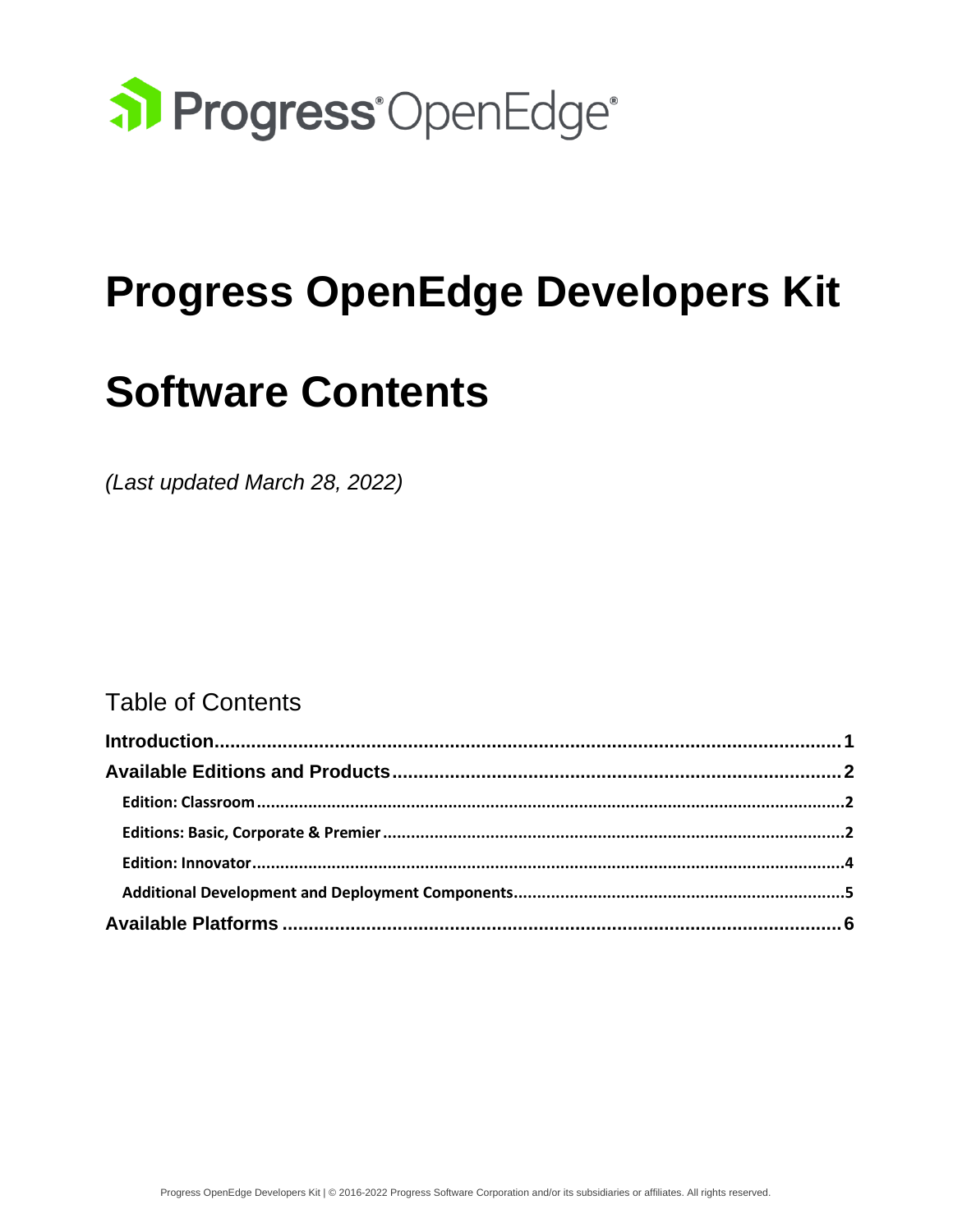## <span id="page-1-0"></span>**Introduction**

Every OpenEdge Developers Kit (OEDK) Edition includes the specified Long Term Supported (LTS) release of OpenEdge development products. For example, OEDK Release 12.2 includes OpenEdge 12.2 products. OEDK Release 11.7 includes OpenEdge 11.7 products but does not contain any OpenEdge 12 products.

#### **OEDK Release 12.2 includes OpenEdge 12.2 LTS products**.

#### **OEDK Release 11.7 includes OpenEdge 11.7 LTS products**.

Where available and explicitly stated, the active non-LTS release may also be included in your OEDK Edition.

Subsequent Updates, if and when they become available and denoted with a change to the third digits in the version number e.g. "12.2.**8**", are posted on the [Download](https://www.progress.com/support/evaluation/download-resources/download-center) Center.

The additional OEDK content varies according to the Edition to which you have subscribed and may cover all supported versions for all supported platforms.

Additional non-OpenEdge products included by Progress in a specific Edition of the OEDK are compatible with the release level of the development products. Since the OEDK is licensed under a subscription model (except for the Classroom Edition, which is subscription-free), customers must renew at the end of the subscription period to continue development. You can install the software on as many machines and for as many developers as your OEDK Subscription covers, but each developer must have a Progress ID registered with Progress Software [\(www.progress.com\)](http://www.progress.com/). Your organization may choose to purchase a multi-user subscription plan for each Edition, and they may choose to purchase multiple subscription plans for different Editions.

Should you require an OEDK Retired Version Add-on Edition for a different version, such as OpenEdge 11.6 or OpenEdge 10.2B then please contact your Sales Representative to check availability and pricing.

The following tables list the specific products in each OEDK Edition, and how they are licensed whether by number of registered clients, CPUs, connections, or machines. They also detail the platforms and versions for which the products are made available with each Edition.

The contents of OEDK Edition for Release 11.7 do not include any of the Release 12.2 versions or new components, that are marked in **orange**.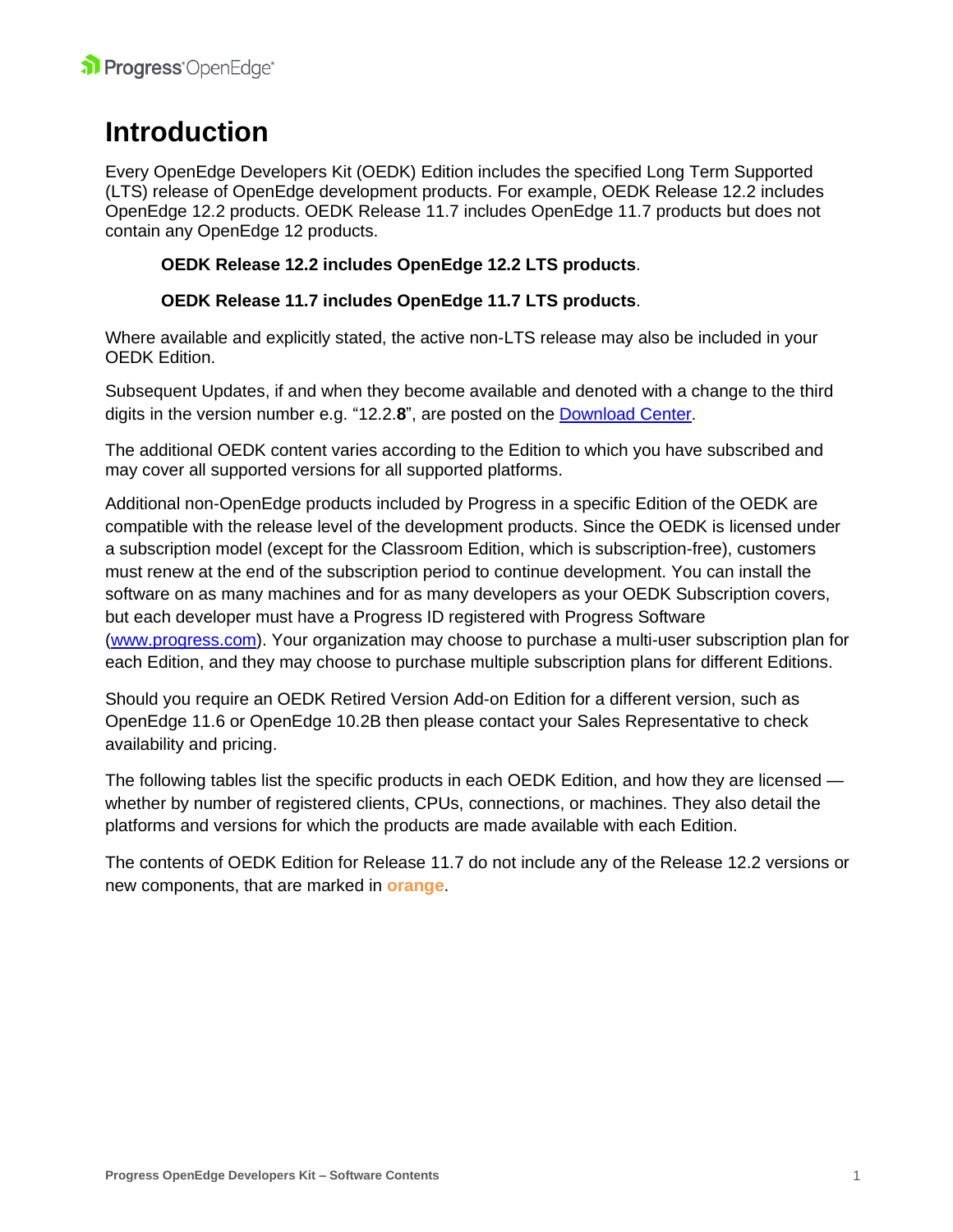## <span id="page-2-0"></span>**Available Editions and Products**

*The following table lists the specific products in each OEDK Edition and how they are licensed whether by named users, connections, or machines. It also details the versions for which the products are made available with each Edition.*

<span id="page-2-1"></span>

| <b>Edition: Classroom</b>                 |                      |                 |                          |
|-------------------------------------------|----------------------|-----------------|--------------------------|
|                                           | <b>License Model</b> | <b>Versions</b> | <b>Platform</b>          |
| Progress Developer Studio for OpenEdge    | 1 Named User         | 12.2            | Microsoft Windows 64-bit |
| <b>PROMSGS &amp; Supplemental PROMSGS</b> | Not Applicable       | 12.2            | Microsoft Windows 64-bit |

**Note:** OEDK Classroom Edition is only offered for the latest LTS release.

<span id="page-2-2"></span>

| <b>Editions: Basic, Corporate &amp;</b><br><b>Premier</b> |                  | Versions available by Edition |                   |                 |                        |                        |                                 |
|-----------------------------------------------------------|------------------|-------------------------------|-------------------|-----------------|------------------------|------------------------|---------------------------------|
|                                                           | License<br>Model | <b>Basic</b><br>11.7          | Corporate<br>11.7 | Premier<br>11.7 | <b>Basic</b><br>12.2   | Corporate<br>12.2      | Premier<br>12.2                 |
| Progress Developer Studio for<br>OpenEdge (PDSOE)         | 1 Named User     | 11.7                          | 11.7              | 11.7            | 12.5,<br>12.2,<br>11.7 | 12.5,<br>12.2,<br>11.7 | 12.5,<br>12.2,<br>12.1,<br>11.7 |
| Progress OpenEdge Studio                                  | 1 Named User     |                               |                   | 11.7            |                        |                        | 12.5,<br>12.2,<br>12.1,<br>11.7 |
| Progress 4GL Development<br>System                        | 1 Named User     |                               |                   | 11.7            |                        |                        | 12.5,<br>12.2,<br>12.1,<br>11.7 |
| <b>Progress Translation Manager</b>                       | 1 Named User     |                               |                   | 11.7            |                        |                        | 11.7                            |
| Progress Visual Translator                                | 1 Named User     |                               |                   | 11.7            |                        |                        | 11.7                            |
| Progress WebSpeed® Workshop                               | 1 Named User     |                               |                   | 11.7            |                        |                        | 11.7                            |
| Progress Corticon Studio                                  | 1 Named User     |                               |                   | 6.3,<br>6.1     |                        |                        | 6.3, 6.1                        |
| Progress OpenEdge Personal<br><b>RDBMS</b>                | 1 Named User     | 11.7                          | 11.7              | 11.7            | 12.5,<br>12.2          | 12.5,<br>12.2          | 12.5,<br>12.2,<br>12.1,<br>11.7 |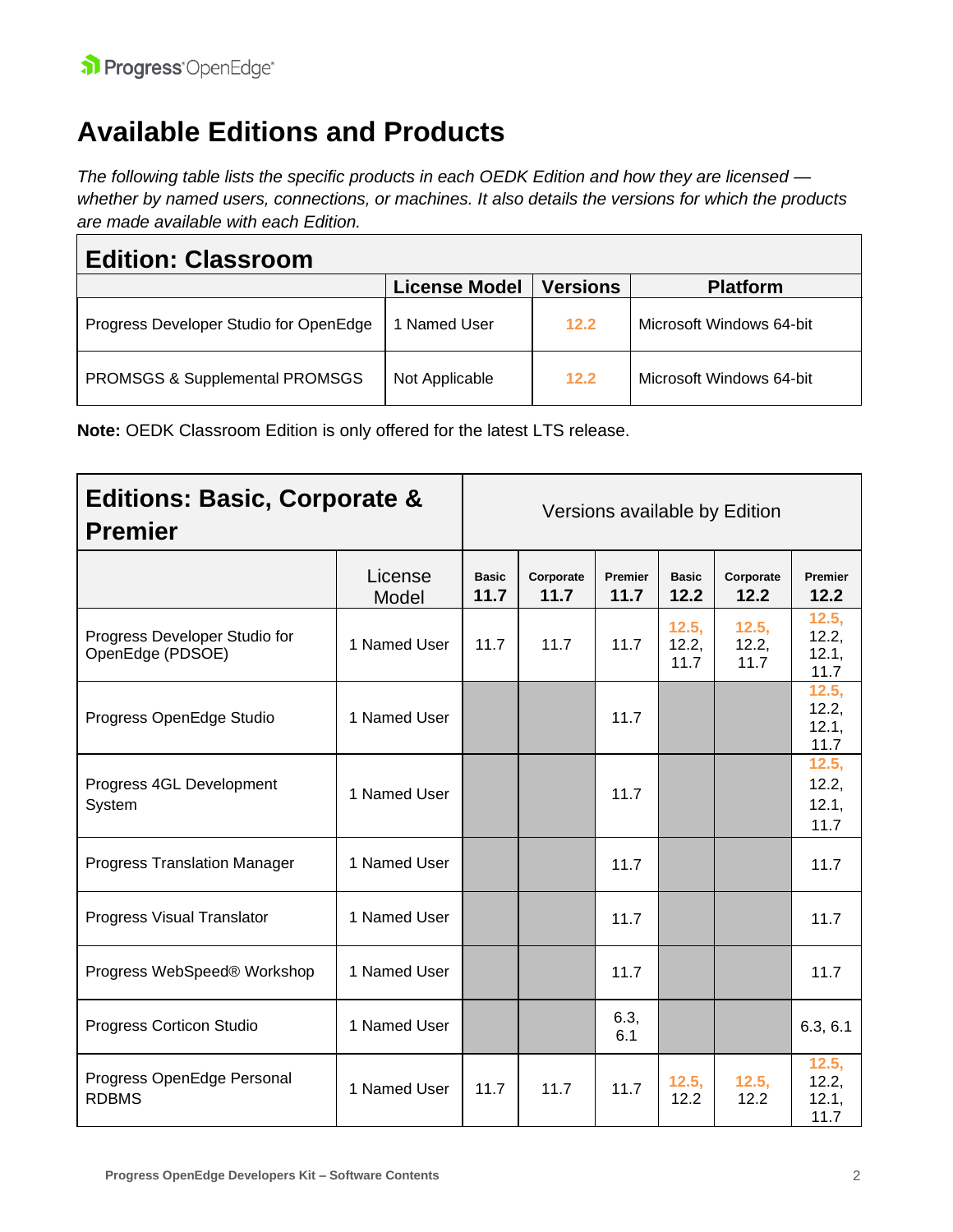| <b>Editions: Basic, Corporate &amp;</b><br><b>Premier</b>       |                                        | Versions available by Edition |                   |                 |                      |                   |                                 |
|-----------------------------------------------------------------|----------------------------------------|-------------------------------|-------------------|-----------------|----------------------|-------------------|---------------------------------|
|                                                                 | License<br>Model                       | <b>Basic</b><br>11.7          | Corporate<br>11.7 | Premier<br>11.7 | <b>Basic</b><br>12.2 | Corporate<br>12.2 | Premier<br>12.2                 |
| Progress OpenEdge Workgroup<br><b>RDBMS</b>                     | Up to 50<br>concurrent<br>connections  | 11.7                          | 11.7              | 11.7            | 12.5,<br>12.2        | 12.5,<br>12.2     | 12.5,<br>12.2,<br>12.1,<br>11.7 |
| Progress OpenEdge Enterprise<br><b>RDBMS</b>                    | Up to 300<br>concurrent<br>connections |                               | 11.7              | 11.7            |                      | 12.5,<br>12.2     | 12.5,<br>12.2,<br>12.1,<br>11.7 |
| Progress OpenEdge Advanced<br><b>Enterprise RDBMS</b>           | Up to 300<br>concurrent<br>connections |                               |                   | 11.7            |                      |                   | 12.5,<br>12.2,<br>12.1,<br>11.7 |
| Progress OpenEdge CDC for<br>Workgroup                          | Up to 50<br>concurrent<br>connections  | 11.7                          | 11.7              | 11.7            | 12.5,<br>12.2        | 12.5,<br>12.2     | 12.5,<br>12.2,<br>12.1,<br>11.7 |
| Progress OpenEdge CDC for<br>Enterprise                         | Up to 300<br>concurrent<br>connections |                               | 11.7              | 11.7            |                      | 12.5,<br>12.2     | 12.5,<br>12.2,<br>12.1,<br>11.7 |
| Progress Application Server (PAS)<br>for OpenEdge - Development | 1 agent with 5<br>sessions             | 11.7                          | 11.7              | 11.7            | 12.5,<br>12.2        | 12.5,<br>12.2     | 12.5,<br>12.2,<br>12.1,<br>11.7 |
| Progress Application Server (PAS)<br>for OpenEdge - Production  | Unlimited                              |                               | 11.7              | 11.7            |                      | 12.5,<br>12.2     | 12.5,<br>12.2,<br>12.1,<br>11.7 |
| Progress OpenEdge<br><b>Authentication Gateway</b>              | Unlimited                              | 11.7                          | 11.7              | 11.7            | 12.5,<br>12.2        | 12.5,<br>12.2     | 12.5,<br>12.2,<br>12.1,<br>11.7 |
| Progress OpenEdge Development<br>Server                         | Up to 5<br>Connections                 | 11.7                          | 11.7              | 11.7            | 11.7                 | 11.7              | 11.7                            |
| Progress OpenEdge Application<br>Server Enterprise Edition      | Up to 300<br>Connections               |                               | 11.7              | 11.7            |                      | 11.7              | 11.7                            |
| Progress OpenEdge NameServer<br>Load Balancer                   | Up to 2<br>Machines                    |                               | 11.7              | 11.7            |                      | 11.7              | 11.7                            |
| <b>Progress Client Networking</b>                               | Up to 50<br>database<br>connections    | 11.7                          | 11.7              | 11.7            | 12.5,<br>12.2        | 12.5,<br>12.2     | 12.5,<br>12.2,<br>12.1,<br>11.7 |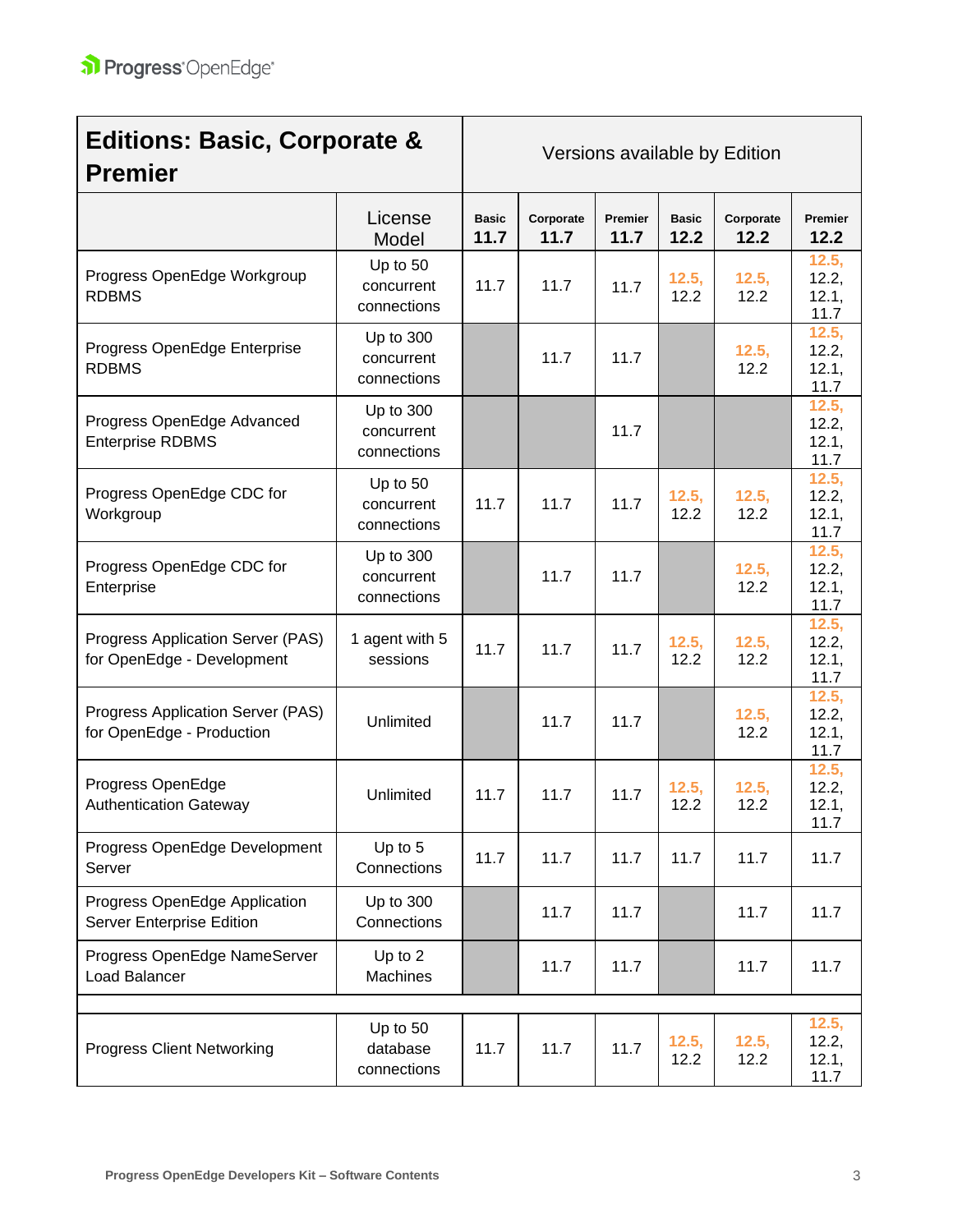| <b>Premier</b>                                           | <b>Editions: Basic, Corporate &amp;</b>                    |                      | Versions available by Edition |                 |                      |                   |                                 |  |
|----------------------------------------------------------|------------------------------------------------------------|----------------------|-------------------------------|-----------------|----------------------|-------------------|---------------------------------|--|
|                                                          | License<br>Model                                           | <b>Basic</b><br>11.7 | Corporate<br>11.7             | Premier<br>11.7 | <b>Basic</b><br>12.2 | Corporate<br>12.2 | Premier<br>12.2                 |  |
| <b>Progress Query/Results</b>                            | 1 Named User                                               | 11.7                 | 11.7                          | 11.7            | 12.5,<br>12.2        | 12.5,<br>12.2     | 12.5,<br>12.2,<br>12.1,<br>11.7 |  |
| Progress OpenEdge Management                             | Up to 300<br>Connections                                   |                      |                               | 11.7            |                      |                   | 12.5,<br>12.2,<br>12.1,<br>11.7 |  |
| Progress OpenEdge Command<br>Center <sup>1</sup>         | Unlimited                                                  |                      |                               |                 | 12.5,<br>12.2        | 12.5,<br>12.2     | 12.5,<br>12.2                   |  |
|                                                          |                                                            |                      |                               |                 |                      |                   |                                 |  |
| Progress OpenEdge DataServer<br>for Microsoft SQL Server | Up to 300<br>database<br>connections                       |                      | 11.7                          | 11.7            |                      | 12.5,<br>12.2     | 12.5,<br>12.2,<br>12.1,<br>11.7 |  |
| Progress OpenEdge DataServer<br>for Oracle               | Up to 300<br>database<br>connections                       |                      | 11.7                          | 11.7            |                      | 12.5,<br>12.2     | 12.5,<br>12.2,<br>12.1,<br>11.7 |  |
|                                                          |                                                            |                      |                               |                 |                      |                   |                                 |  |
| <b>Progress Corticon Server</b>                          | Up to 500 rules<br>with up to 1<br>concurrent<br>execution |                      |                               | 6.3,<br>6.1     |                      |                   | 6.3, 6.1                        |  |

### <span id="page-4-0"></span>**Edition: Innovator**

The same as the Premier Edition, plus

- Hybrid Data Pipeline (4710) for 1 server with up to 4 cores plus all 25 available Data Sources (4721 … 4745)
- Autonomous REST Connector (9883 and 9869) for 1 Workstation Auth User or 1 Server
- DataDirect OpenAccess SDK for development purposes

<sup>&</sup>lt;sup>1</sup> The customer is entitled to the latest release available on the ESD Download Center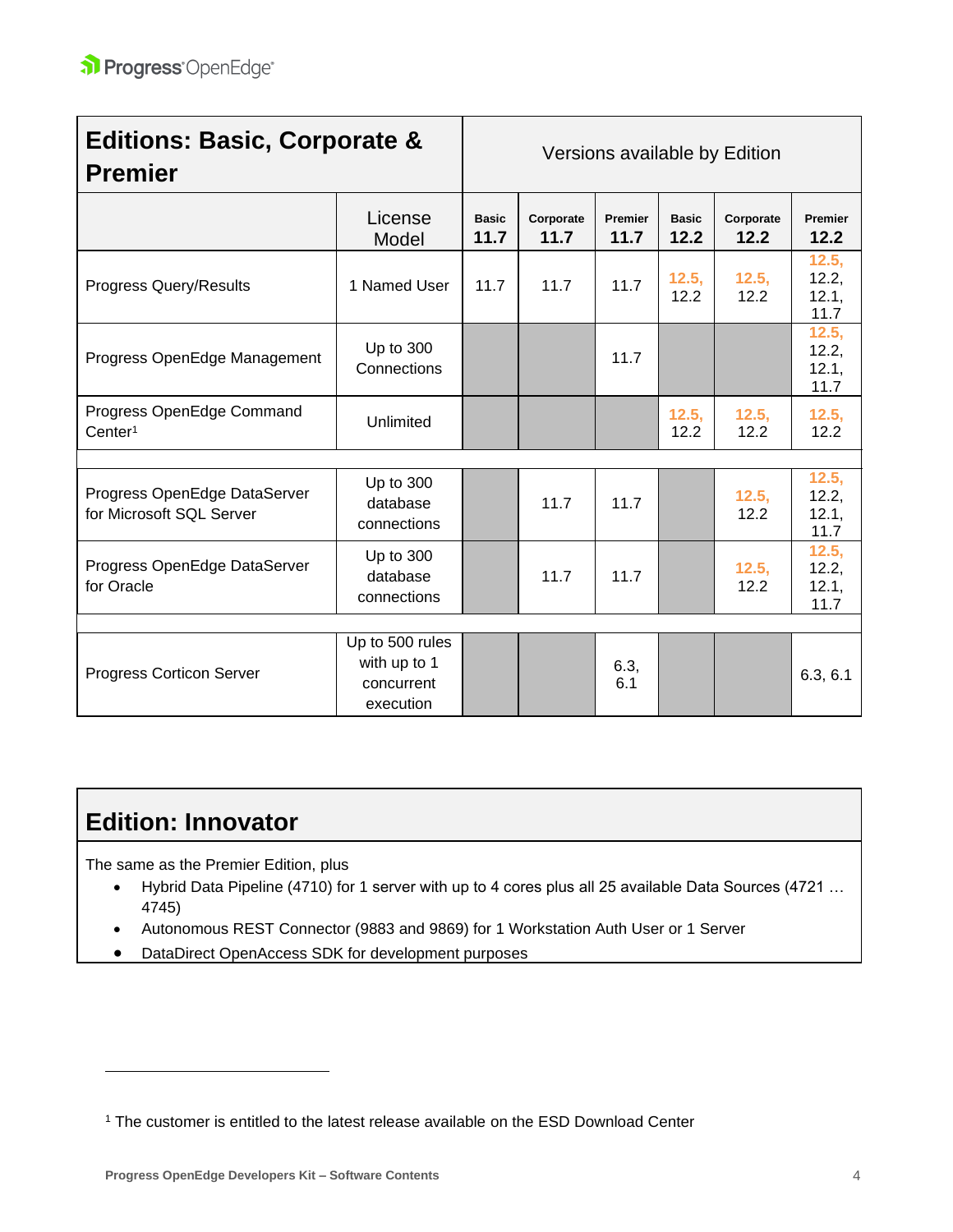<span id="page-5-0"></span> $\Box$ 

| <b>Additional Development and Deployment Components</b>                                                  |                                 |                           |
|----------------------------------------------------------------------------------------------------------|---------------------------------|---------------------------|
| Additional products free to download for all available platforms,<br>for all Editions (except Classroom) | License Model                   | Versions                  |
| Progress OpenEdge WebClient                                                                              | Up to 300 server<br>connections | 12.5, 12.2, 12.1,<br>11.7 |
| Progress OpenEdge AppServer Internet Adapter (AIA)                                                       | Not Applicable                  | 11.7                      |
| Progress OpenEdge JMS Adapter                                                                            | Not Applicable                  | 12.5, 12.2, 12.1,<br>11.7 |
| Progress OpenEdge Adapter for Sonic ESB                                                                  | Not Applicable                  | 12.5, 12.2, 12.1,<br>11.7 |
| Progress OpenEdge Web Services Adapter                                                                   | Not Applicable                  | 11.7                      |
| Progress WebSpeed Messenger                                                                              | Not Applicable                  | 11.7                      |
| Progress NameServer                                                                                      | Not Applicable                  | 11.7                      |
| PROMSGS & Supplemental PROMSGS                                                                           | Not Applicable                  | 12.5, 12.2, 12.1,<br>11.7 |
| Progress OpenEdge Mobile/REST Management Agent                                                           | Not Applicable                  | 11.7                      |
| Progress SQL Client Access                                                                               | Not Applicable                  | 12.5, 12.2, 12.1,<br>11.7 |
| Microsoft Version 4.x .NET Framework                                                                     | Not Applicable                  | 11.7                      |

Note: WebClient and the OEDK products that are licensed on a connection or machine basis remain fixed at the quantity described above, regardless of the number of OEDK Licenses acquired.

٦